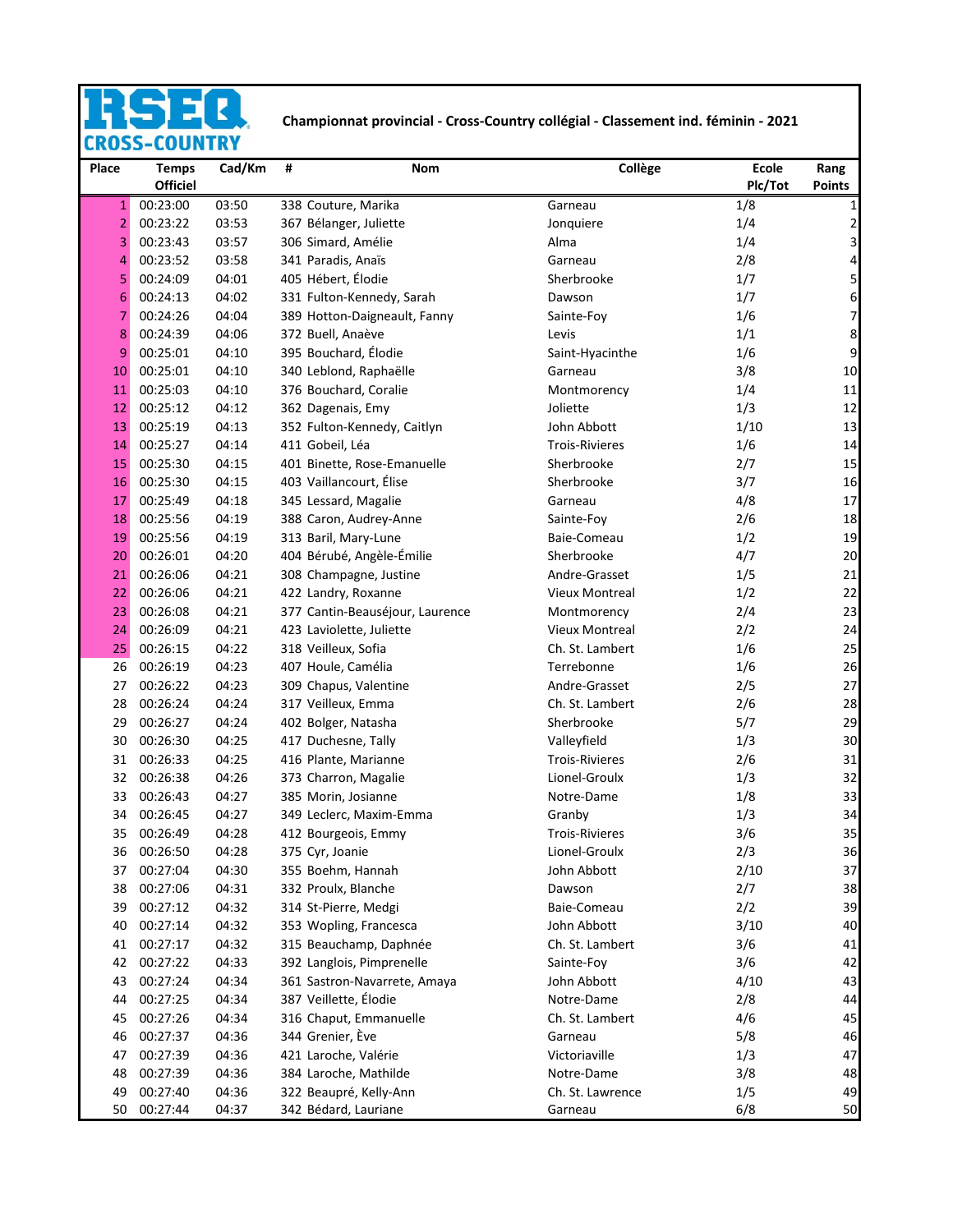| 51  | 00:27:44    | 04:37 | 370 Tremblay, Léticia         | Jonquiere             | 2/4  | 51     |
|-----|-------------|-------|-------------------------------|-----------------------|------|--------|
| 52  | 00:27:48    | 04:38 | 337 Poirier, Naomy            | Edouard-Montpetit     | 1/2  | 52     |
| 53  | 00:27:51    | 04:38 | 390 Bernier, Charlotte        | Sainte-Foy            | 4/6  | 53     |
| 54  | 00:27:55    | 04:39 | 366 Pelland, Mirka            | Joliette              | 2/3  | 54     |
| 55  | 00:27:57    | 04:39 | 321 Van Acker, Athena         | Ch. St. Lambert       | 5/6  | 55     |
| 56  | 00:27:57    | 04:39 | 369 Pluhar, Florence          | Jonquiere             | 3/4  | 56     |
| 57  | 00:27:57    | 04:39 | 328 Brassard, Jade            | Chicoutimi            | 1/2  | 57     |
| 58  | 00:27:57    | 04:39 | 324 Morin, Eugénie            | Ch. St. Lawrence      | 2/5  | 58     |
| 59  | 00:28:00    | 04:40 | 400 Bélanger, Laura           | Sherbrooke            | 6/7  | 59     |
| 60  | 00:28:01    | 04:40 | 343 Chamberland, Naomie-Kim   | Garneau               | 7/8  | 60     |
| 61  | 00:28:01    | 04:40 | 307 Bédard, Jeanne            | Alma                  | 2/4  | 61     |
| 62  | 00:28:03    | 04:40 | 371 Caron, Gabrielle          | La Pocatiere          | 1/1  | 62     |
| 63  | 00:28:04    | 04:40 | 336 Brossard, Océane          | Edouard-Montpetit     | 2/2  | 63     |
| 64  | 00:28:07    | 04:41 | 354 Bede, Juliana             | John Abbott           | 5/10 | 64     |
| 65  | 00:28:08    | 04:41 | 419 Caron, Emy-Jade           | Victoriaville         | 2/3  | 65     |
| 66  | 00:28:11    | 04:41 | 397 Lacoste, Janick           | Saint-Hyacinthe       | 2/6  | 66     |
| 67  | 00:28:20    | 04:43 | 348 Deschênes, Rosalie        | Granby                | 2/3  | 67     |
| 68  | 00:28:24    | 04:44 | 386 Pelletier, Alexia         | Notre-Dame            | 4/8  | 68     |
| 69  | 00:28:24    | 04:44 | 323 Beaupré, Valérie          | Ch. St. Lawrence      | 3/5  | 69     |
| 70  | 00:28:30    | 04:45 | 320 Nicolas, Manon            | Ch. St. Lambert       | 6/6  | 70     |
| 71  | 00:28:32    | 04:45 | 339 Fortier, Marie-Ève        | Garneau               | 8/8  | $71\,$ |
| 72  | 00:28:36    | 04:46 | 382 Bujold, Juliette          | Notre-Dame            | 5/8  | 72     |
| 73  | 00:28:38    | 04:46 | 398 Renard, Stella            | Saint-Hyacinthe       | 3/6  | 73     |
| 74  | 00:28:48    | 04:48 | 415 Perron, Savannah          | <b>Trois-Rivieres</b> | 4/6  | 74     |
| 75  | 00:28:51    | 04:48 | 358 Liu, Sarah                | John Abbott           | 6/10 | 75     |
| 76  | 00:28:52    | 04:48 | 334 Pelletier, Clarisse       | Dawson                | 3/7  | 76     |
| 77  | 00:28:55    | 04:49 | 368 Gagnon, Gabrielle         | Jonquiere             | 4/4  | 77     |
| 78  | 00:29:01    | 04:50 | 330 De Macedo Collins, Amalia | Dawson                | 4/7  | 78     |
| 79  | 00:29:04    | 04:50 | 399 Riendeau, Anne            | Saint-Hyacinthe       | 4/6  | 79     |
| 80  | 00:29:07    | 04:51 | 420 Dion, Léonie              | Victoriaville         | 3/3  | 80     |
| 81  | 00:29:09    | 04:51 | 305 Brunel, Chloé             | Abitibi-Temiscamingue | 1/2  | 81     |
| 82  | 00:29:10    | 04:51 | 359 McElligott, Stella        | John Abbott           | 7/10 | 82     |
| 83  | 00:29:18    | 04:53 | 688 Dubois, Mathilde          | Alma                  | 3/4  | 83     |
| 84  | 00:29:20    | 04:53 | 326 Roy, Clara                | Ch. St. Lawrence      | 4/5  | 84     |
| 85  | 00:29:20    | 04:53 | 683 Gagnon, Virginie          | Alma                  | 4/4  | 85     |
| 86  | 00:29:32    | 04:55 | 414 Lebeau, Marguerite        | <b>Trois-Rivieres</b> | 5/6  | 86     |
| 87  | 00:29:34    | 04:55 | 410 Tremblay, Rosalie         | Terrebonne            | 2/6  | 87     |
|     | 88 00:29:36 | 04:56 | 413 Couture, Julianne         | <b>Trois-Rivieres</b> | 6/6  | 88     |
| 89  | 00:29:36    | 04:56 | 391 Deshaies, Sara-Maude      | Sainte-Foy            | 5/6  | 89     |
| 90  | 00:29:38    | 04:56 | 356 Budd, Marin               | John Abbott           | 8/10 | 90     |
| 91  | 00:29:38    | 04:56 | 360 Rhodes, Emma              | John Abbott           | 9/10 | 91     |
| 92  | 00:29:39    | 04:56 | 312 Roussel, Jasmine          | Andre-Grasset         | 3/5  | 92     |
| 93  | 00:29:40    | 04:56 | 333 Labrecque, Alexa          | Dawson                | 5/7  | 93     |
| 94  | 00:29:40    | 04:56 | 329 Vézina, Catherine         | Chicoutimi            | 2/2  | 94     |
| 95  | 00:29:40    | 04:56 | 685 Liechti, Valérie          | Granby                | 3/3  | 95     |
| 96  | 00:29:45    | 04:57 | 406 Boulanger, Noémie         | Terrebonne            | 3/6  | 96     |
| 97  | 00:29:47    | 04:57 | 396 Fluet, Adèle              | Saint-Hyacinthe       | 5/6  | 97     |
| 98  | 00:29:54    | 04:59 | 682 Chetaille, Mathilde       | Sainte-Foy            | 6/6  | 98     |
| 99  | 00:29:54    | 04:59 | 681 Banville, Eugénie         | Sherbrooke            | 7/7  | 99     |
| 100 | 00:29:55    | 04:59 | 383 Gravel, Catalina          | Notre-Dame            | 6/8  | 100    |